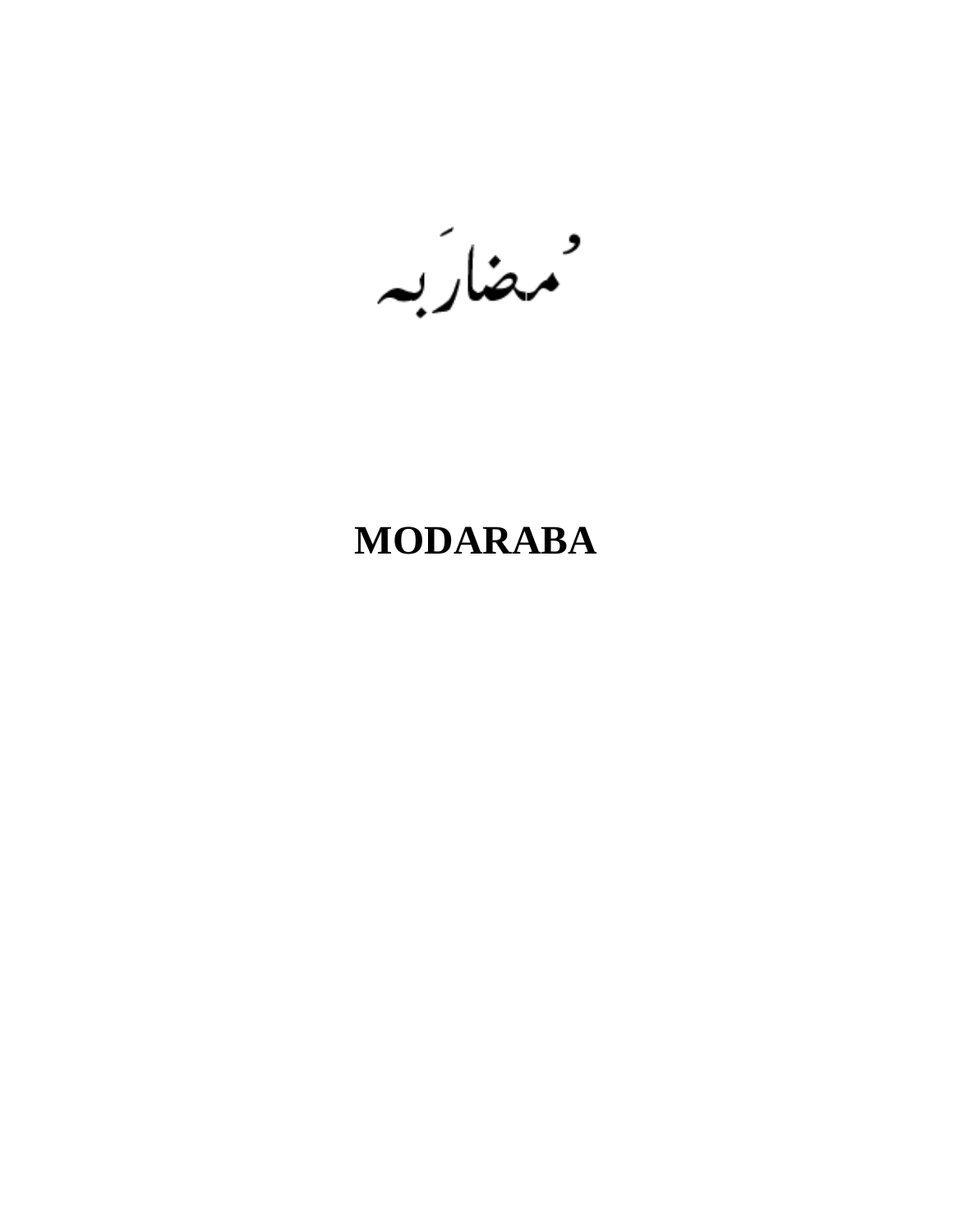#### **THIS MODARABA AGREEMENT**

(the "Agreement") is made at\_\_\_\_\_on \_\_\_ day of \_\_\_\_\_ by and

#### **BETWEEN**

[Name of the Client], \_\_\_\_\_\_\_\_\_\_\_\_\_\_\_\_\_\_\_\_\_\_\_\_\_\_\_\_\_\_\_\_\_\_\_\_\_, **having its place of business at / resident of hereinafter referred to as** the Client (which expression shall, where the context admits, mean and include its successors in interest and assigns) acting as Mudarib of the ONE PART;

#### **AND**

[\_\_\_\_\_\_\_\_\_\_\_\_\_\_\_\_\_\_\_\_\_\_Modaraba], a Modaraba floated under the Modaraba Companies and Modaraba (Floatation and Control) Ordinance, 1980, having its Registered Office at \_\_\_\_\_\_\_\_\_\_\_\_\_\_\_\_\_\_\_\_\_\_\_\_, hereinafter referred to as the Modaraba, (which expression shall, where the context admits, mean and include its successors in interest and assigns) acting as Rab Al-Maal of the OTHER PART.

IT IS AGREED BY THE PARTIES as follows:

#### **1. PURPOSE AND DEFINITIONS**

**1.01** the Client and the Modaraba wish to enter into a Modaraba in conformity with the Islamic Shariah for the purpose of carrying out the Project described in **Exhibit A.**

**1.02** the Client has presented to the Modaraba an application to finance the Project described in **Exhibit A** and has satisfied conditions precedent and other formalities to avail of such financing;

**1.03** In this Agreement, unless the context otherwise requires:

**"Account"** means an account opened with the Modaraba in the name of the Client

**"Client Asset Finance"** means the sum estimated by the Client as necessary to acquire the assets required for the Project as disclosed on the Project Information Form **Exhibit A** and as reflected in the Cash Flow and Revenue Projection.

**"Cash Flow and Revenue Projection"** means the financial projections for the project prepared by the client and annexed as **Exhibit B**.

**"Management Services"** means the technical management and supervision services, required to ensure the success of the Project described in **Exhibit B** hereto.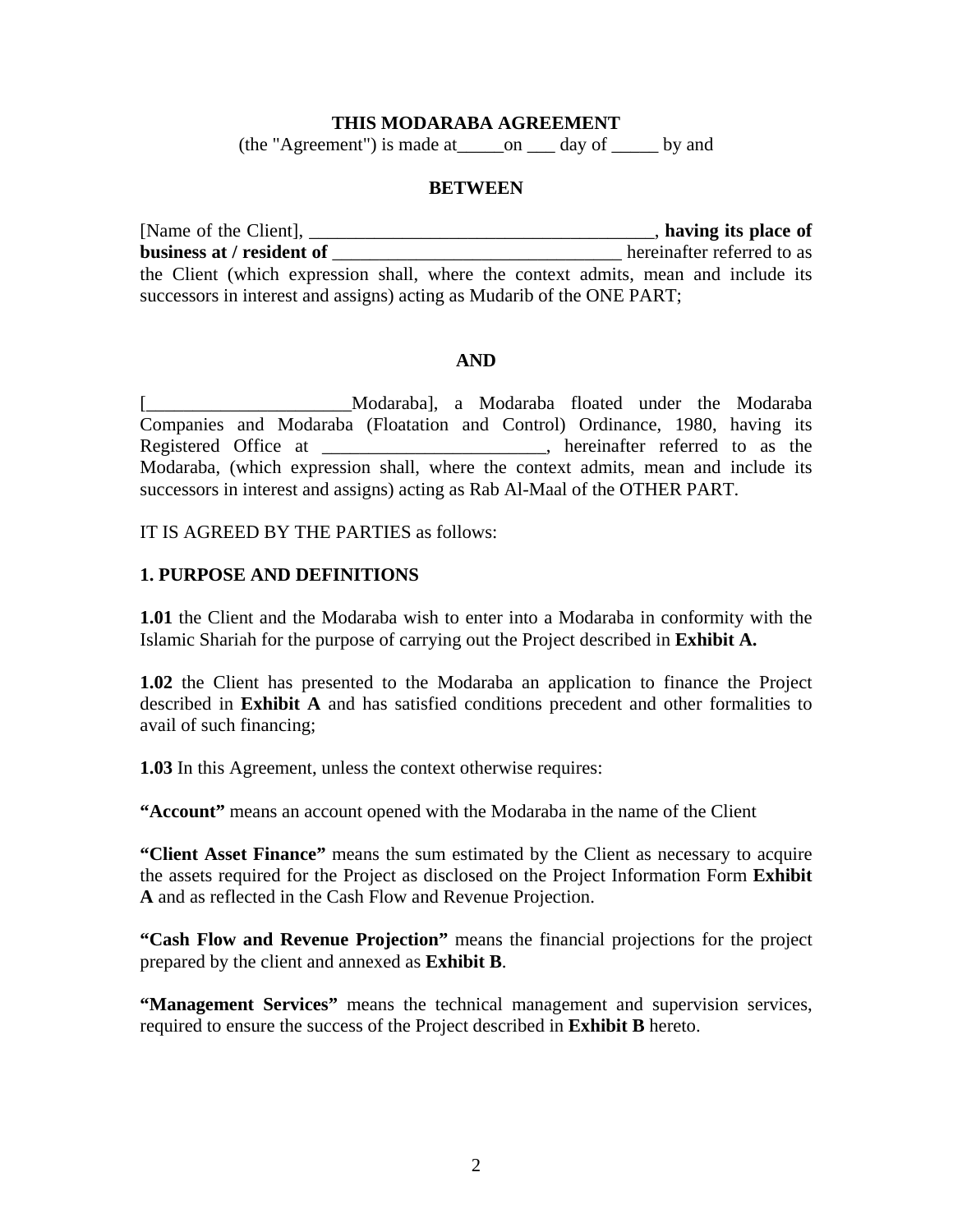**"Profit"** means the amount of gross profit available for distribution after deduction of permissible expenses as may be agreed between the client and the Modaraba in terms of Schedule of Expenses hereto attached (**Exhibit C**).

**"Client Information Form"** means **Exhibit D** prepared by the Client, disclosing certain information regarding the Client.

**"Client Financials"** means the Balance Sheet and Profit and Loss Statement of the Client for the last three years, prepared by the Client and audited by an independent accountant.

**"Draw Down Dates"** means the dates specified in **Exhibit E** at which the Modaraba is obliged to provide funds by credit to the Account

**"Project Assets"** means all Asset Finance and all things acquired with such finance and the proceeds and profits thereof until distributed to the client and the Modaraba in accordance with the terms and conditions of this Agreement

**"Termination Date"** is the date on which this Agreement shall terminate as herein provided.

The following exhibits shall form part of this Agreement:

- **1. Exhibit A: Project Information Form being a narrative description of the Project**
- **2. Exhibit B: Cash Flow and Revenue Projection for Project, and Management Services**
- **3. Exhibit C: Schedule of Expenses**
- **4. Exhibit D: Client Information Form**
- **5. Exhibit E: Draw Down Dates**
- **6. Exhibit F: Authorized Signatories.**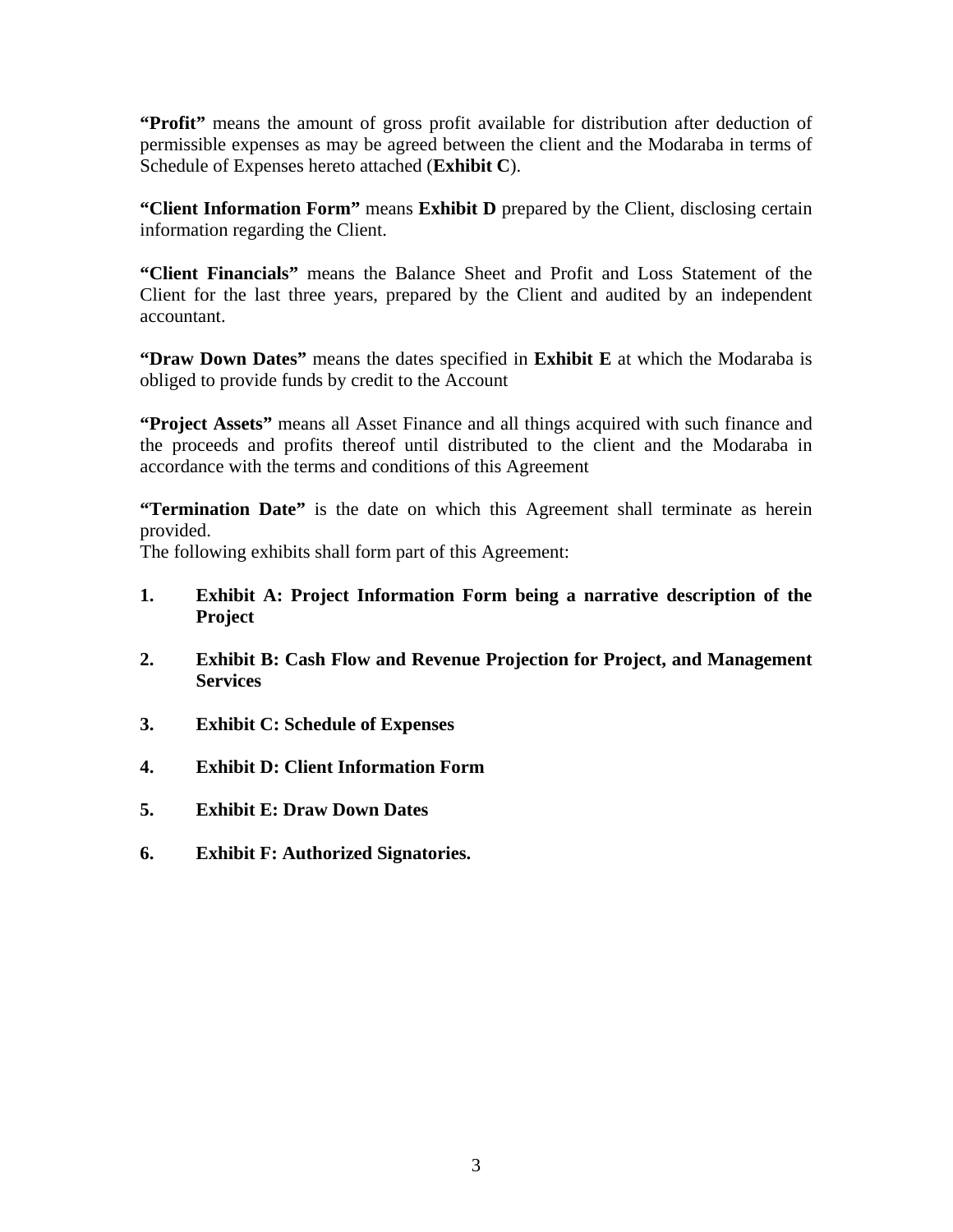### **2. INVESTMENT**

The parties agree that a sum of Rs. [ ] by way of finance required for the Project as estimated by the Client in the Project Information Form shall be supplied by the Modaraba for a period of \_\_\_\_\_\_\_\_\_\_\_\_ months hereof and deposited in the Account.

# **3. ACCOUNT**

- **a)** The authorized signatories on the Account shall be as specified in **Exhibit F.**
- **b)** All funds for the purpose of the project shall be disbursed only through the Account by cheque or transfer against proper supporting invoices maintained by the Client but available for inspection by the Modaraba or its agents. .
- **c)** All receivables from third parties arising from the Project or the transfer of Project Assets shall be collected only through the Account.
- **d)** The Modaraba shall have the right to refrain from the payment of any cheque or transfers from the Account if it reasonably appears to the Modaraba that such amounts are not included in the Cash Flow and Revenue Projections and do not directly or indirectly relate to the Project.

## **4. REPRESENTATIONS OF THE CLIENT**

The Client represents to the Modaraba that:

- **a)** The Client possesses all necessary powers and licenses to conduct its present business and the Project.
- **b)** The Client Information Form is true and correct.
- **c)** The Client is experienced and knowledgeable in all business matters relating to the Project.
- **d)** The Client has prepared with all due care the Project Information Form and the Cash Flow and Revenue Projection based on his experience and knowledge and has completed all reasonable investigation to assure that such are true and correct and disclose all factors relevant to the Modaraba's evaluation of the Project.
- **e)** The Client Financials are true and correct according to generally accepted accounting principles consistently applied accurately representing the Client's financial status on the dates and the profit and loss for the periods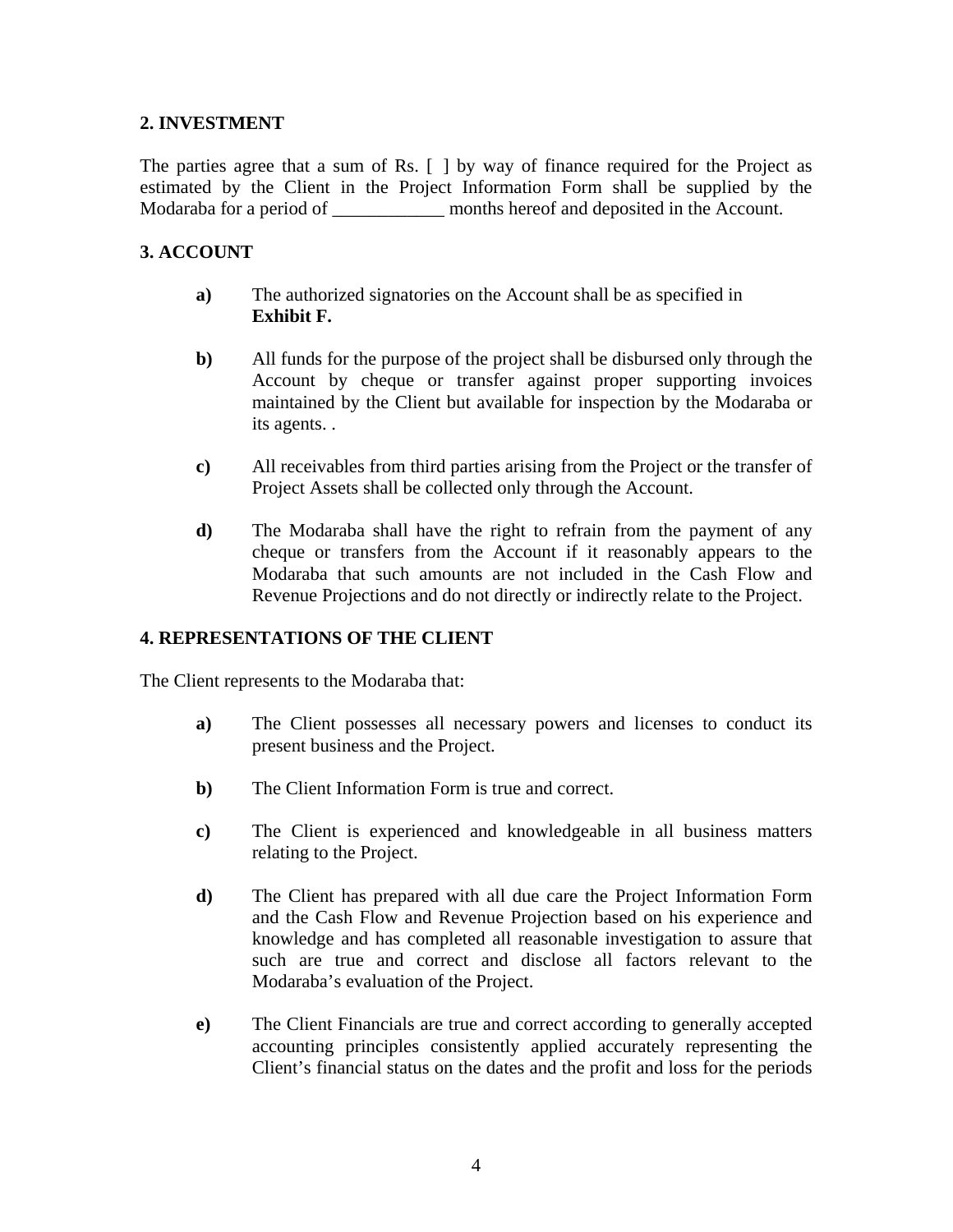indicated, an no liabilities, fixed or contingent exist at the indicated dates other than as appear in the Client Financials.

**f)** The Client has suffered no material adverse change in business operation or financial position since the date of the most recent Client Financials supplied to the Modaraba.

# **5. REPRESENTATION OF THE MODARABA**

The Modaraba represents to the Client that on the date of this Agreement:

The Modaraba is a corporation organised under the laws of ……….. and possesses all necessary powers and licenses to conduct its business and to finance the Project as provided by this Agreement.

# **6. GENERAL COVENANTS OF THE CLIENT**

The Client undertakes to the Modaraba that the Client shall:

- **a)** promptly give notice to the Modaraba of any change in the information disclosed on the Client Information Form.
- **b)** render the Management Services with due care and all reasonable commercial diligence expected of an experienced businessman to ensure the success of the Project according to the description of the Project Information Form and the Cash Flow and Revenue Projection.
- **c)** utilize the Project assets exclusively for purposes of the Project as specified in the Cash Flow and Revenue Projection.
- **d)** disburse all funds for the purpose of the Project only through the Account by cheque or transfer against proper supporting invoices maintained by the Client but available for inspection by the Modaraba or its agents.
- **e)** collect all receivables from third parties arising from the Project or the transfer of Project assets or other documents requiring payment from third parties directly to the Account.
- **f)** maintain all Project assets in the name of the Client, but physically segregated from other assets of the Client and free and clear of all liens and encumbrances except those in favour of the Modaraba.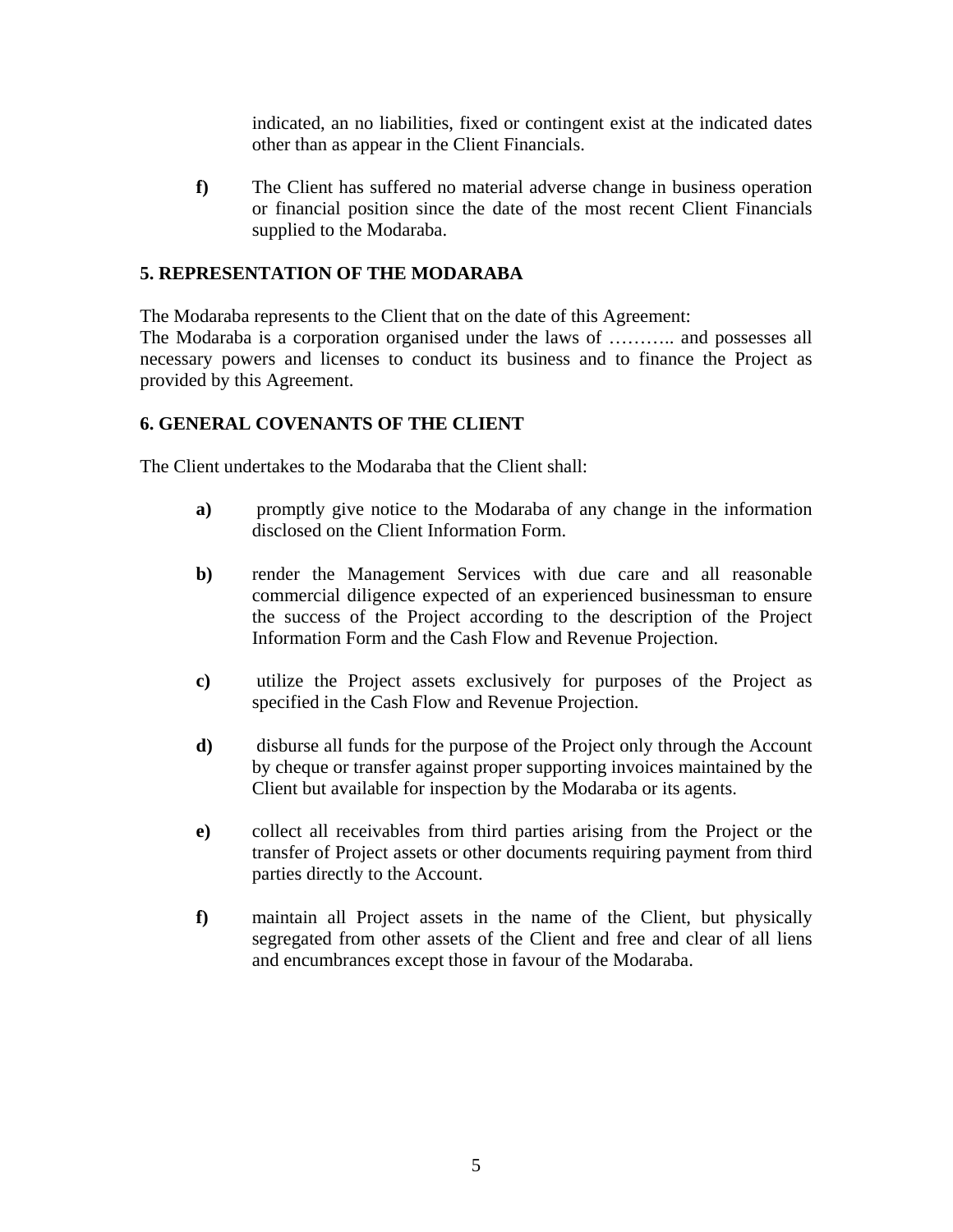**g)** submit the following to the Modaraba, prepared according to the instructions of the Modaraba:

> **(i)** A cash flow and revenue statement of the Project for the previous quarter, with a clear explanation of each variation from the Cash Flow and Revenue Projection, within 30 days of the close of each quarter.

> **(ii)** A balance sheet and income statement of the Client prepared in accordance with principles utilized in the Client Financials consistently applied. The annual balance sheet and income statement shall be audited by an independent firm of accountants approved by the Modaraba, and audited documents shall be presented to the Modaraba within 120 days of the close of the Client's accounting year.

- **h)** maintain true and correct books of account relating to the Project together with all invoices, records contracts and all other documentation.
- **i)** supply to the Modaraba any information, material or document relating to the Project or to Client's financial status, and grant access to the Modaraba or its agents to all books and relating to the Project and to the Client's financial statements.
- **j)** immediately disclose in writing to the Modaraba any business factors of which the Client becomes aware and which might adversely affect the success of the Project.
- **k)** not effect directly or indirectly any transaction on behalf of the Project in which the Client or any family member of the Client or any shareholder of the Client, if a corporation, is interested directly or indirectly without consent of the Modaraba.
- **l)** consult with the Modaraba in any matter, including but not limited to insurance of the assets Modaraba with a view to determining the policy to be followed in order to ensure the proper implementation of this Agreement, but without any obligation of the Client to compromise rights of the Client hereunder.
- **m)** under its sole responsibility, conduct the Project in conformity with all applicable civil and criminal laws.
- **n)** conduct the Project without violation of the principles of the Islamic Shariah.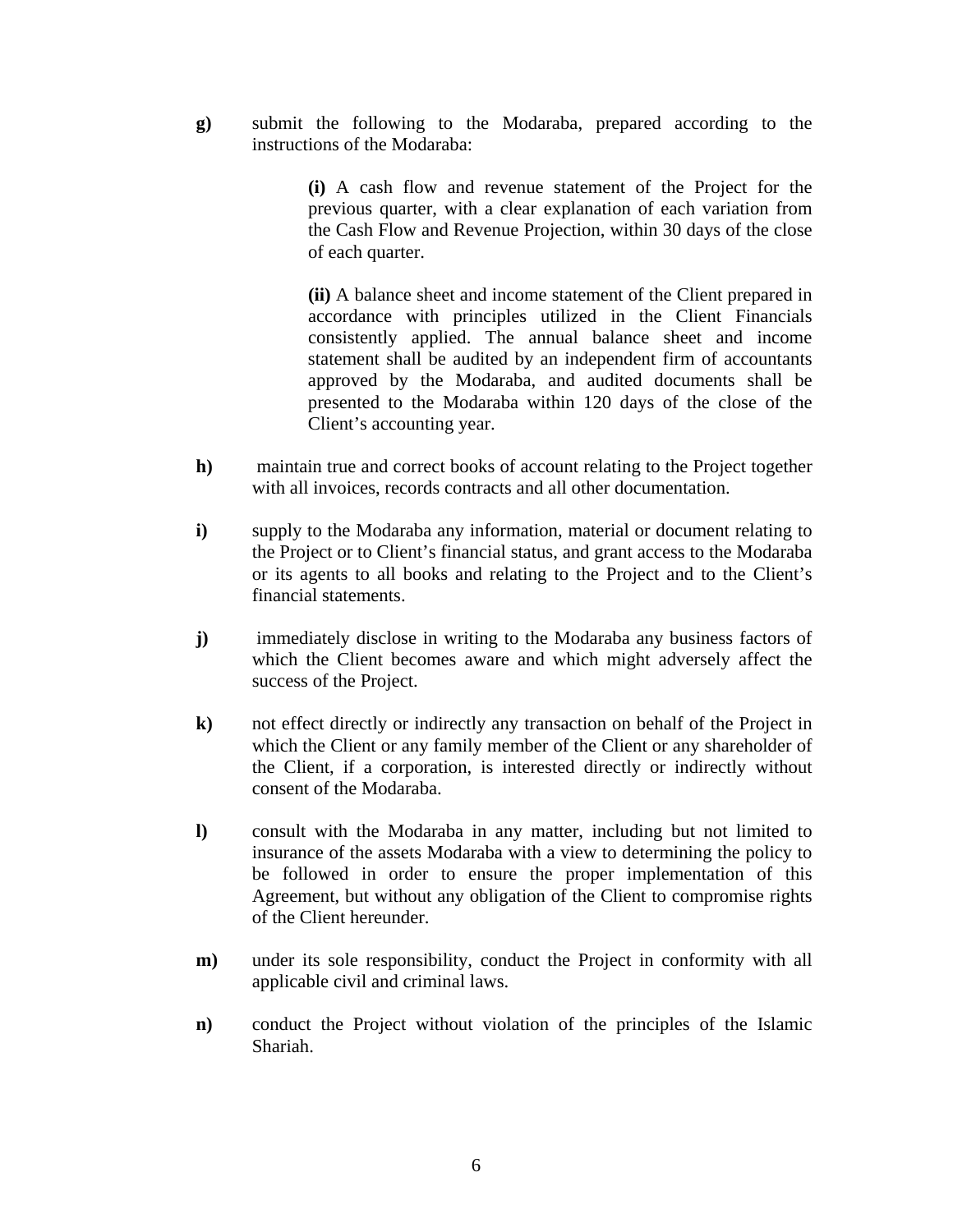**o)** it will satisfactorily insure all its insurable assets of the Project with reputable companies offering protection under the Islamic concept of Takaful. Until the Islamic concept of Takaful is not available the such assets shall be comprehensively insured (with a reputable insurance company to the satisfaction of the Modaraba) against all insurable risks, which may include fire, arson, theft, accidents, collision, body and engine damage, vandalism, riots and acts of terrorism, and to assign all policies of insurance in favour of the Modaraba to the extent of the amount from time to time due under this Agreement, and to cause the notice of the interest of the Modaraba to be noted on the policies of insurance, and to punctually pay the premium due for such insurance's and to contemporaneously therewith deliver the premium receipts to the Modaraba. Should the Client fail to insure or keep insured the aforesaid and/or to deliver such policies and premium receipts to the Modaraba, then it shall be lawful for the Modaraba but not obligatory to pay such premia and to keep the Secured Assets so insured and all cost charges and expenses incurred by it for the purpose shall be charged to and paid by the Client as if the same were part of the monies due. The Client expressly agrees that the Modaraba shall be entitled to adjust, settle or compromise any dispute with the insurance company(ies) and the insurance arising under or in connection with the policies of insurance and such adjustments/compromises or settlements shall be binding on the Client and the Modaraba shall be entitled to appropriate and adjust the amount, if any received, under the aforesaid policy or policies towards part or full satisfaction of the Client's indebtedness arising out of the above arrangements and the Client shall not raise any question or objection that larger sums might or should have been received under the aforesaid policy nor the Client shall dispute its liability(ies) for the balance remaining due after such payment/adjustment;

#### **7. GENERAL COVENANTS OF THE MODARABA**

The Modaraba undertakes to the Client that it shall:

- **a)** make all payments of Finance required of the Modaraba under this Agreement to the Account on the Draw-Down Dates.
- **b**) whenever the circumstances so require consult with the Client in any matter with a view to determining the policy to be followed in order to ensure the proper implementation of this Agreement, but without any obligation of the Modaraba to compromise its right, hereunder.
- **c)** perform its obligations under this Agreement without violation of the principles of Islamic Shariah.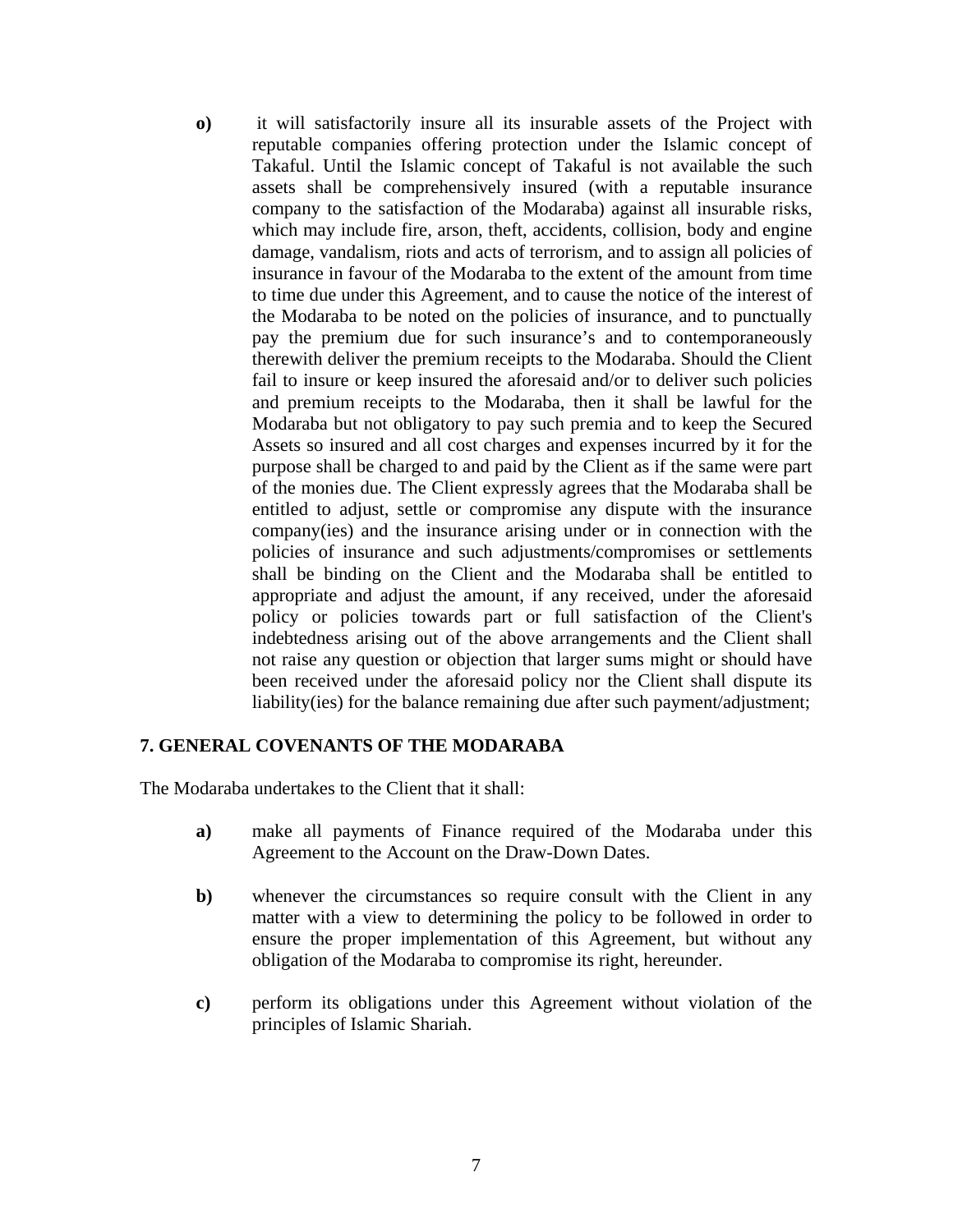### **8. PARTICIPATION IN PROFIT**

**a)** The participation in profit will be in accordance with the following ratio:

**(i)** [ ]% of the profit will be for the Management Services and payable to the Client.

- **(ii)** [ ]% of the profit will be payable to the Modaraba.
- **b)** On Termination Date, the accounts of the Modaraba shall be drawn up in accordance with accepted accounting principles, and the profit if any due to the Client and the Modaraba shall be worked out and paid in the proportion specified above, subject to adjustment of any provisional payments made, (plus the amount paid by the Modaraba after deducting loss if any).
- **c)** At the sole discretion of the Modaraba, the Client may become entitled to receive a Good Performance Bonus at a rate to be determined by the Modaraba.

## **9. LOSSES**

**a)**

**(i)** 100% of the loss in the Project will be borne by the Modaraba

**(ii)** The client will receive no compensation for his Management Services, and will be liable for the loss if it is proven that he has breached his obligations or is proven to be failing in the discharge of his obligations under this Agreement.

**b)** In the event of the Project showing losses during the currency of this Agreement the client shall forthwith give notice of such losses to the Modaraba together with all accounts and details pertaining thereto and such other information and records as may be required by the Modaraba. Notwithstanding the above, the Modaraba shall only be liable for the losses in the manner specified if the said losses have not been caused due to misconduct on the part of the Client in out the Project's business and operations or as a result of his negligence or inefficiency, including noncompliance with the terms and conditions of this Agreement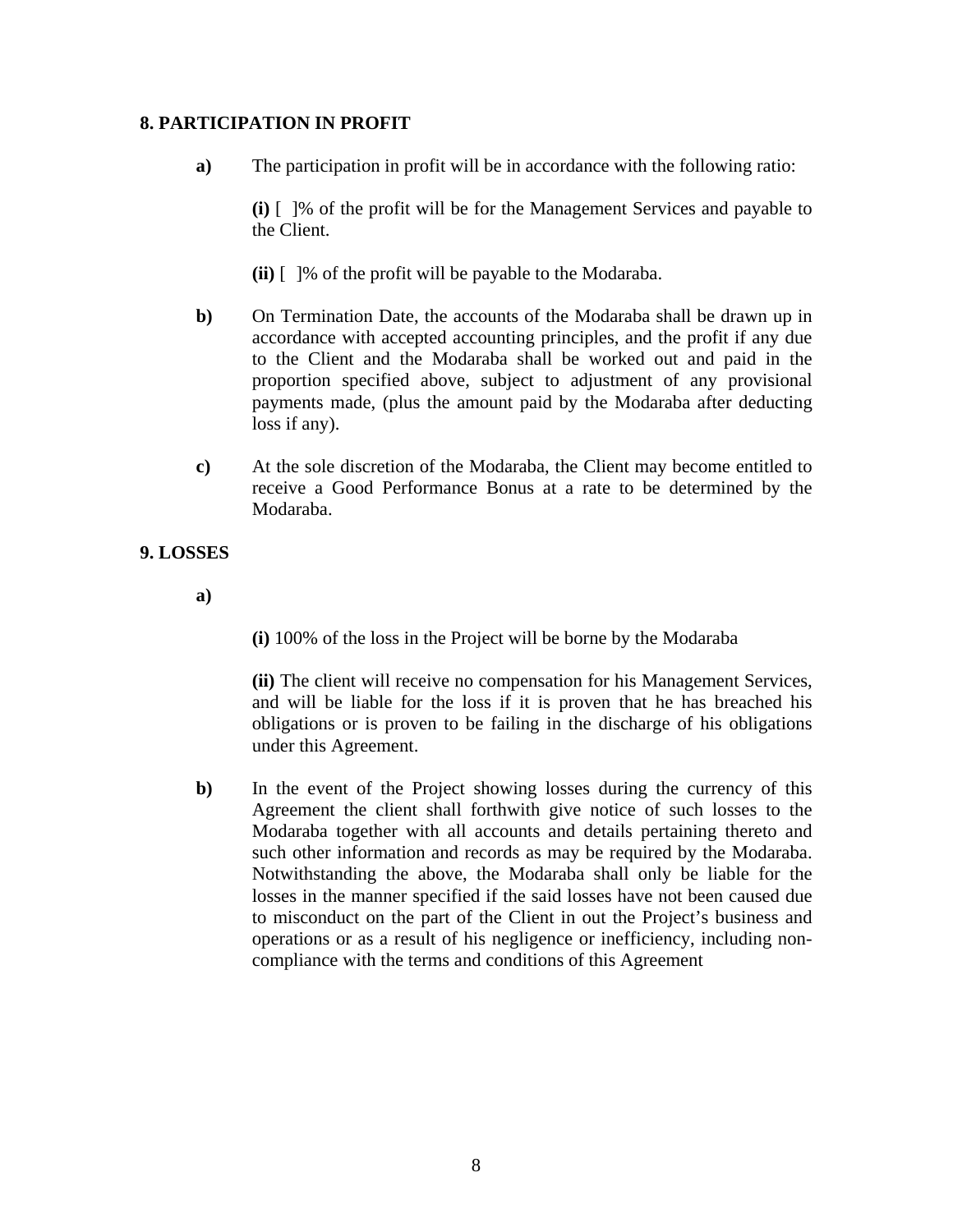## **10. TAXATION**

On behalf of the Project, the Client shall be liable for and shall punctually and regularly pay all taxes, duties, cesses and other charges relating to the Project's business and operations.

## **11. TERMINATION**

- **a)** Subject to other provisions of this Agreement, it is agreed that upon full payment on Termination Date or earlier, if proceeds have been received, the Modaraba shall stand redeemed.
- **b)** While the amount invested by the Modaraba must be repaid on the due date, mentioned above, the accounts of the Modaraba will be drawn up within 7 days thereof and the agreed share the Modaraba's profit will be promptly paid.

## **12. MANAGEMENT AND CONTROL**

Subject only to the express terms of this Agreement, complete management and control of the Project is exclusively vested in the Client and the Client shall be solely responsible for the management and control of the Project.

## **13. ASSUMPTION OF MANAGEMENT OF THE PROJECT BY THE MODARABA**

The Modaraba shall have the right to terminate by notice the powers of the Client to manage the Project and assume the same if the Client violates any obligation hereunder, or if for any cause the results of the Project depart in a material adverse manner from those projected by the Client in the Cash Flow and Revenue Projections. In such event:

- **a)** The Client shall be entitled to receive his share of the profit, if any, until the date of termination stated in the notice. Thereafter, the Modaraba shall be entitled to the whole profit.
- **b)** The assumption of management by the Modaraba shall not discharge the Client of any obligation hereunder other than the obligation to render the Management Services.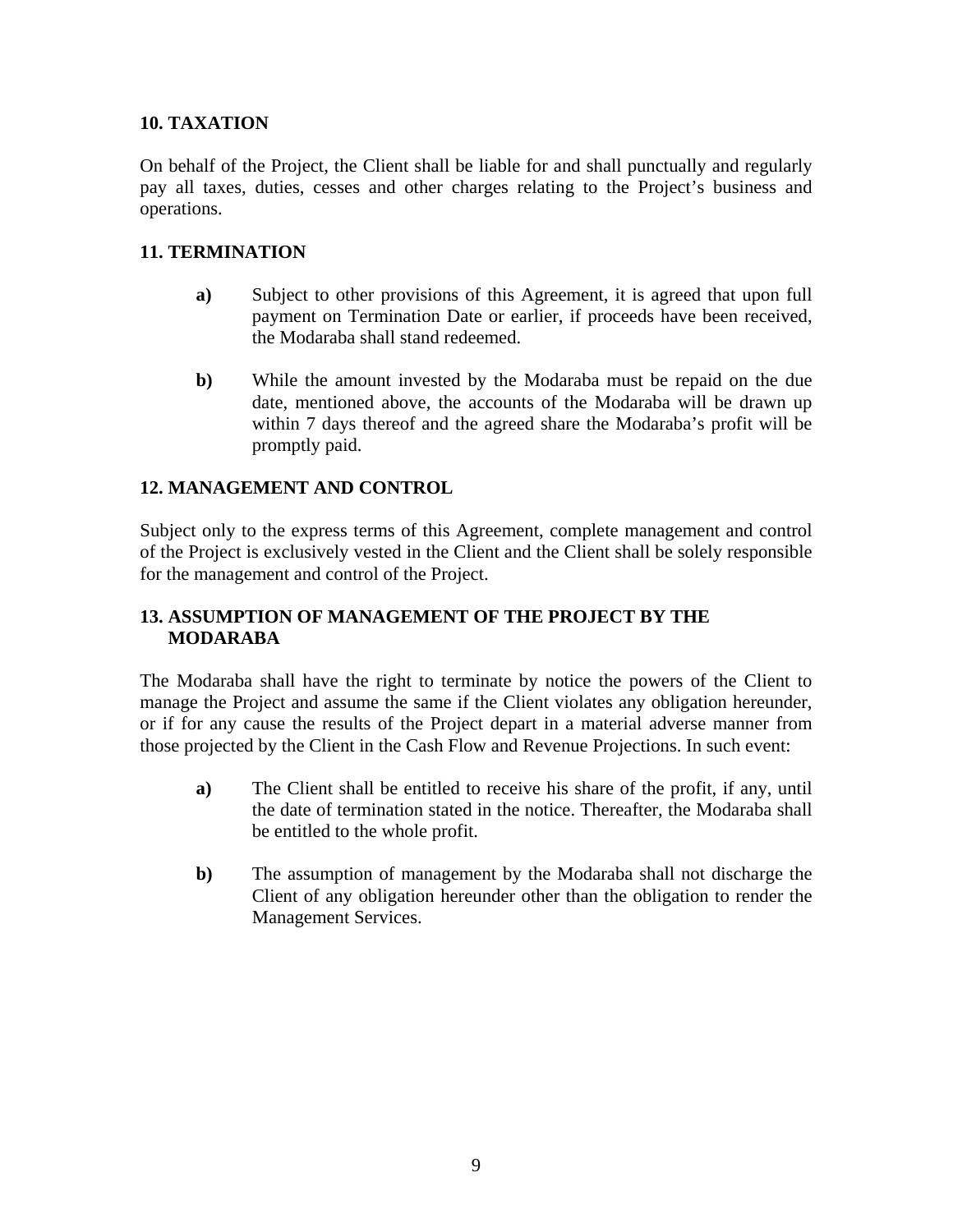- **c)** The assumption of management by the Modaraba with respect to the Project shall in no event be deemed to affect the liability of the Client to the Modaraba, with respect to any other facilities granted under any other agreement between the Client and the Modaraba whether or not the proceeds of such were employed in connection with the Project.
- **d)** On assumption of management of the Project by the Modaraba, the Client will, on the written demand of the Modaraba, deliver to it all Project Asset, all books, records, contracts and other documents relating to the Project.

## **14. CIVIL LAW STRUCTURE AND INTERPRETATION**

In all relations with third parties and this Agreement be construed under the laws of Islamic Republic of Pakistan. This Agreement shall not create a partnership or company and in no event has the Client any authority to bind the Modaraba. The Client shall contract the Project in the name of the Client and in no event shall the Modaraba be liable for the debts and obligations of the Client incurred for the Project or other purposes, except as stipulated in this Agreement and its Exhibits.

## **15. SET OFF**

The Modaraba may set-off against any obligation of the Client hereunder, or any other obligation of the Client, the balances of any account maintained by the Client with it.

## **16. GENERAL**

The parties agree that:

- **a)** Any notice or other communication required or permitted by this Agreement shall be deemed to have been given to the other party seven days after the day on which the same is posted by registered mail, addressed to the address mentioned in this Agreement or any other address given in writing to the other party, or one day after actual delivery at such address, whichever is earlier.
- **b)** This agreement may be amended or any term or condition waived only in writing executed by persons duly authorized, provided that no term or condition which has the effect of materiality altering the agreement or which is otherwise repugnant to Shariah shall be added, deleted or waived.
- **c)** The Exhibits of this Agreement shall be considered an integral part thereof.
- **d)** This Agreement has been executed in two original counterparts. Each page of this Agreement and each Exhibit have been initialed for identification.